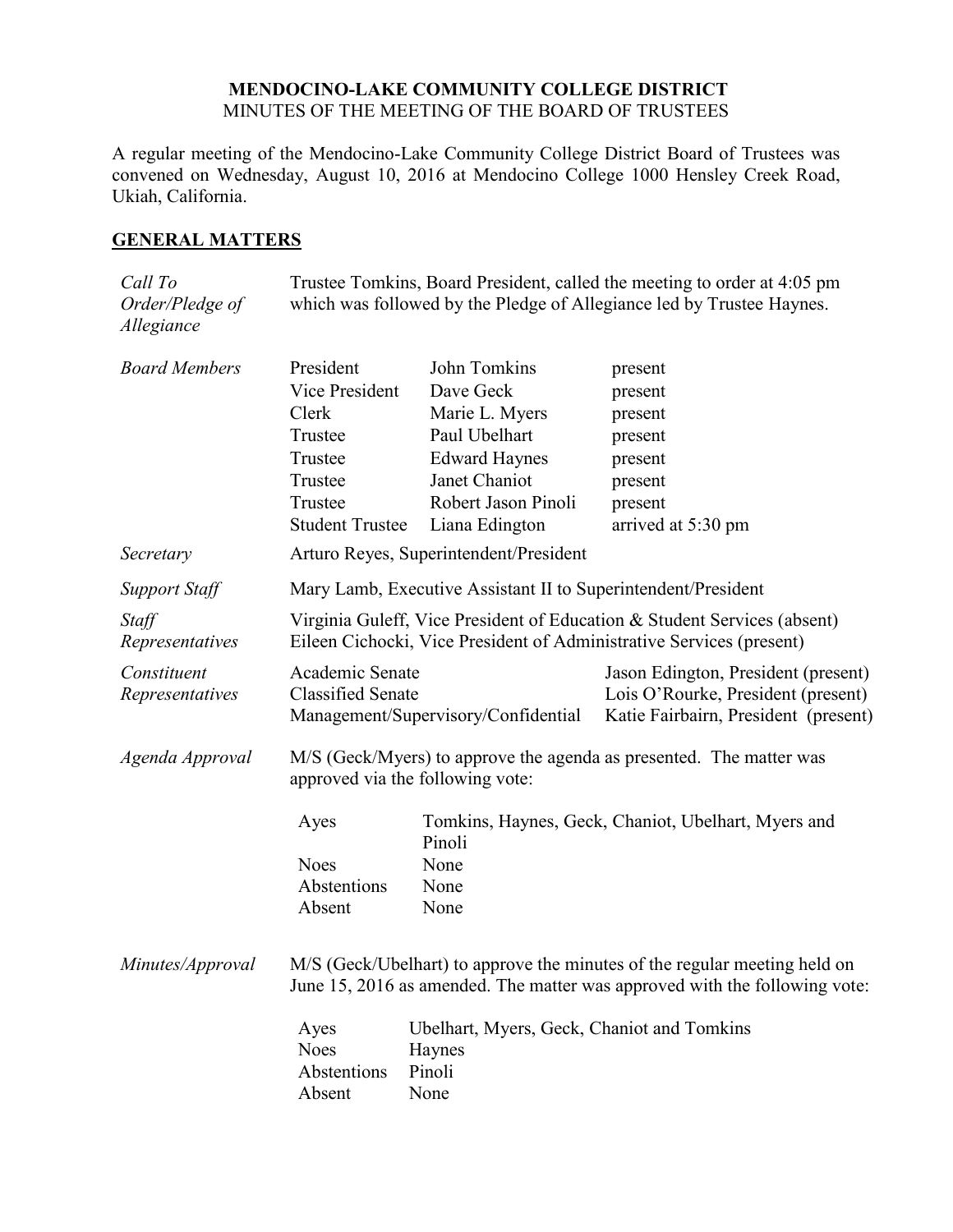M/S (Chaniot/Geck) to approve the minutes of the special meeting held on July 27, 2016 as presented. The matter was approved with the following vote:

Ayes Tomkins, Chaniot, Geck, Ubelhart and Myers Noes None Abstentions Pinoli & Haynes Absent None

# **CLOSED SESSION**

The Board adjourned to Closed Session at 4:25 PM.

### **OPEN SESSION**

*Report of Action Taken in Closed Session*

The Board returned to open session at 5:31 PM with Board President Tomkins reporting no action taken on the items discussed in closed session.

*Public Comments* • Melany Katz, William Schlosser and Rocio Ramos addressed the board as members of the Dance Club regarding the hiring of a full-time dance instructor.

### **PRESIDENT AND ADMINISTRATION REPORT**

A written report was presented by Superintendent/President Reyes. The following items were offered in addition:

 We received news today regarding the fact we are no longer on the fiscal watch list for the state.

#### **CONSENT AGENDA**

M/S (Geck/Pinoli) RESOLVED, That the Mendocino-Lake Community College District Board of Trustees does hereby approve the Consent Agenda as presented. The consent agenda was approved with the following vote:

Ayes Tomkins, Haynes, Chaniot, Geck, Ubelhart, Myers and Pinoli Noes None Abstentions None Absent None Items with an asterisk \* were approved by one motion as the Consent Agenda.

### **Personnel**

*Employment – Short-Term Employees* \*RESOLVED, That the Mendocino-Lake Community College District Board of Trustees does hereby ratify the employment of the short-term employees as submitted and presented at the meeting. *Employment – Part-Time Faculty* \*RESOLVED, That the Mendocino-Lake Community College District Board of Trustees does hereby approve the employment of the part-time faculty as

*Volunteers* \*RESOLVED, That the Mendocino-Lake Community College District Board of Trustees does approve the volunteers as submitted and presented at the meeting.

submitted and presented at the meeting.

*Employment –* \*RESOLVED, That the Mendocino-Lake Community College District Board of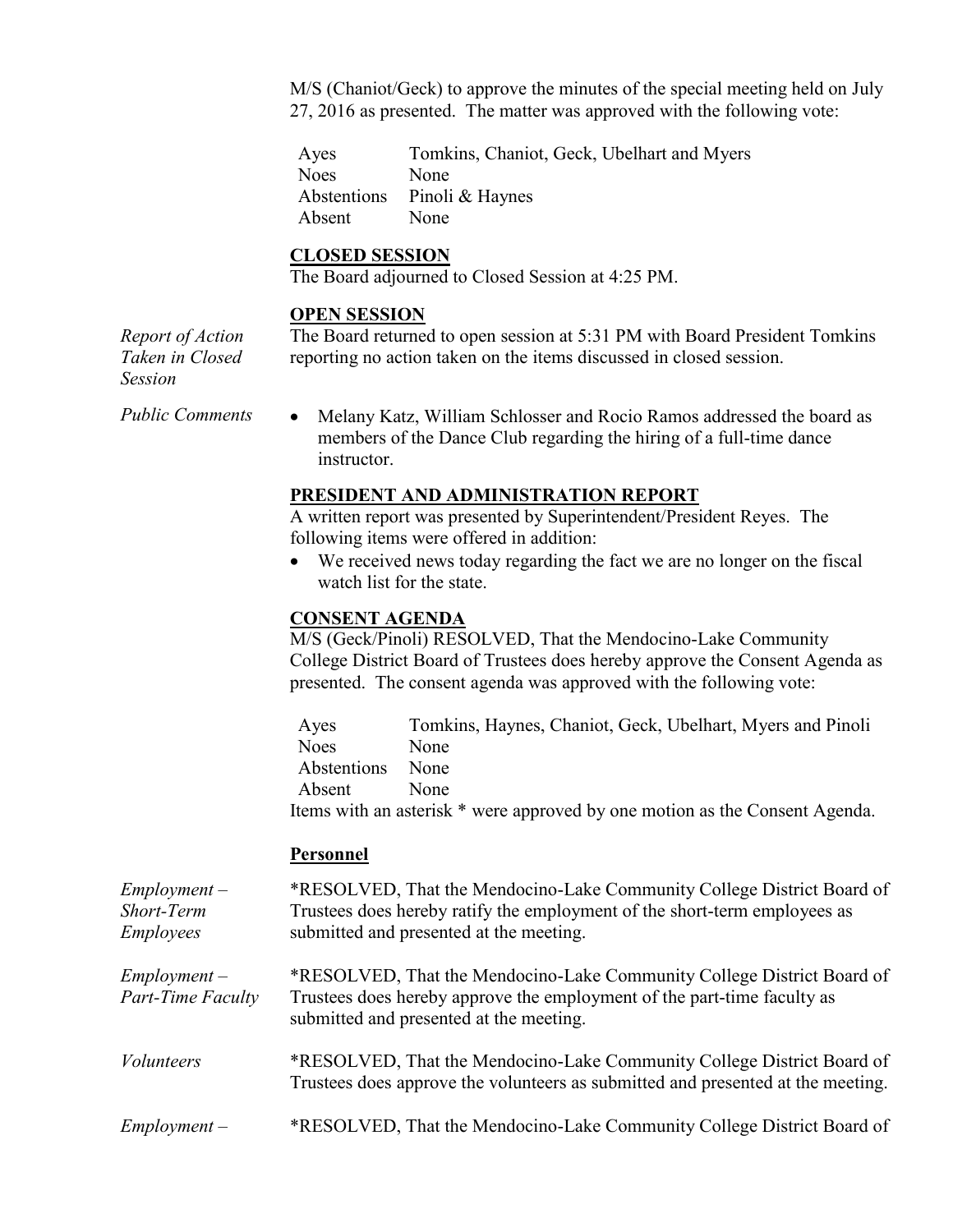| Tenure Track<br>Faculty                                               | Trustees does hereby approve the employment of Brianna Zuber as a full-time,<br>tenure-track instructor effective August 19, 2016 as presented.                                                                                    |                                                                                    |  |
|-----------------------------------------------------------------------|------------------------------------------------------------------------------------------------------------------------------------------------------------------------------------------------------------------------------------|------------------------------------------------------------------------------------|--|
| Fiscal Report as of<br>June 30, 2016                                  | <b>Other Items</b><br>*RESOLVED, That the Mendocino-Lake Community College District Board of<br>Trustees does hereby accept the fiscal report as submitted.                                                                        |                                                                                    |  |
| Donations                                                             | *RESOLVED, That the Mendocino-Lake Community College District Board of<br>Trustees does hereby accept the donations by John Clifford, Jim Rus and Stacey<br>Vannucci as presented.                                                 |                                                                                    |  |
|                                                                       | <b>ACTION ITEMS</b>                                                                                                                                                                                                                |                                                                                    |  |
| Quarterly Fiscal<br>Status Report $-AB$<br>2910                       | After reviewing the item presented, the following action was taken:                                                                                                                                                                |                                                                                    |  |
|                                                                       | M/S (Chaniot/Geck) to accept the quarterly fiscal status report for the fourth<br>quarter of the 2015-2016 fiscal year as presented.                                                                                               |                                                                                    |  |
|                                                                       | The motion was approved with the following vote:                                                                                                                                                                                   |                                                                                    |  |
|                                                                       | Ayes<br><b>Noes</b><br>Abstentions<br>Absent                                                                                                                                                                                       | Tomkins, Haynes, Geck, Chaniot, Ubelhart, Myers and Pinoli<br>None<br>None<br>None |  |
| Contracts and                                                         | After reviewing the information provided, the following action was taken:                                                                                                                                                          |                                                                                    |  |
| $A$ greements $-$<br>Quarterly<br>Ratification                        | M/S (Geck/Myers) that the Board of Trustees of the Mendocino-Lake<br>Community College District does hereby ratify the contracts and agreements as<br>presented. The motion was approved with the following vote:                  |                                                                                    |  |
|                                                                       | Ayes<br><b>Noes</b><br>Abstentions<br>Absent                                                                                                                                                                                       | Tomkins, Haynes, Geck, Chaniot, Ubelhart, Myers and Pinoli<br>None<br>None<br>None |  |
| Child Development<br>Center Contract-<br>Resolution<br>$08 - 16 - 01$ | After reviewing the materials provided, the following action was taken:                                                                                                                                                            |                                                                                    |  |
|                                                                       | M/S (Chaniot/Myers) that the Board of Trustees of the Mendocino-Lake<br>Community College District does hereby adopt Resolution 08-16-01, California<br>Department of Education contract #CCTR-6140 in the amount of \$139,954.00. |                                                                                    |  |
|                                                                       | The motion was approved with the following vote:                                                                                                                                                                                   |                                                                                    |  |
|                                                                       | Ayes<br><b>Noes</b><br>Abstentions<br>Absent                                                                                                                                                                                       | Tomkins, Haynes, Geck, Chaniot, Ubelhart, Myers and Pinoli<br>None<br>None<br>None |  |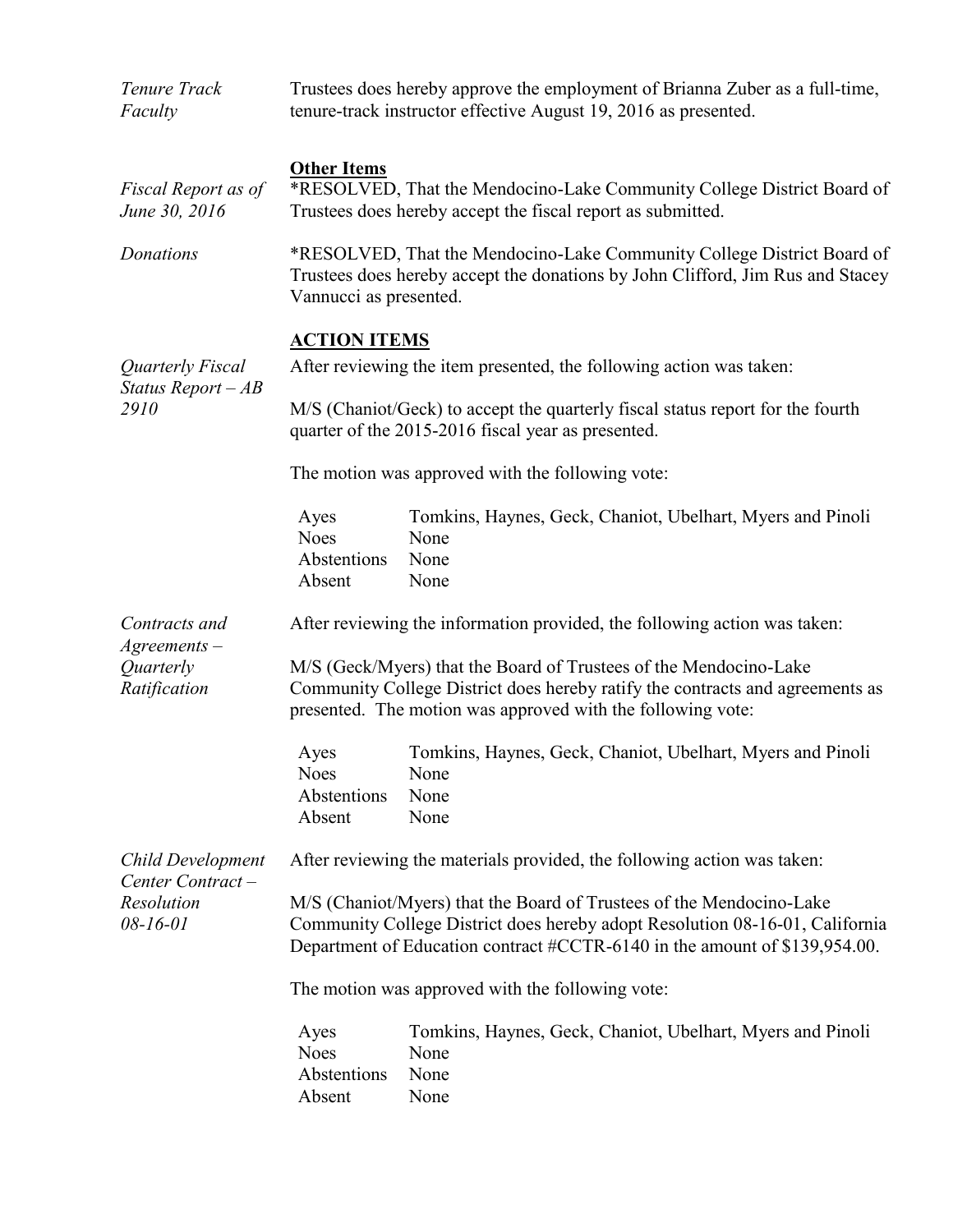| <b>Child Development</b><br>Center Contract-                            | After discussion, the following action was taken:                                                                                                                                                                                                                                                                           |                                                                                    |  |  |
|-------------------------------------------------------------------------|-----------------------------------------------------------------------------------------------------------------------------------------------------------------------------------------------------------------------------------------------------------------------------------------------------------------------------|------------------------------------------------------------------------------------|--|--|
| Resolution<br>$08 - 16 - 02$                                            | M/S (Geck/Ubelhart) that the Board of Trustees of the Mendocino-Lake<br>Community College District does hereby adopt Resolution 08-16-02, California<br>Department of Education contract #CSPP-6269 in the amount of \$192,348.00.                                                                                          |                                                                                    |  |  |
|                                                                         | The motion was approved with the following vote:                                                                                                                                                                                                                                                                            |                                                                                    |  |  |
|                                                                         | Ayes<br><b>Noes</b><br>Abstentions<br>Absent                                                                                                                                                                                                                                                                                | Tomkins, Haynes, Geck, Chaniot, Ubelhart, Myers and Pinoli<br>None<br>None<br>None |  |  |
| 2016-2017<br><b>Appropriation Limit</b><br>Resolution<br>$08 - 16 - 03$ | After reviewing the information provided, the following action was taken:                                                                                                                                                                                                                                                   |                                                                                    |  |  |
|                                                                         | M/S (Geck/Ubelhart) that the Mendocino-Lake Community College District<br>Board of Trustees does hereby adopt Resolution 08-16-03 establishing the<br>Mendocino-Lake Community College District's Appropriation Limit for fiscal<br>year 2016-17 at \$28,356,921 and appropriations subject to limit at<br>\$20,407,860.00. |                                                                                    |  |  |
|                                                                         | Ayes<br><b>Noes</b><br>Abstentions<br>Absent                                                                                                                                                                                                                                                                                | Tomkins, Haynes, Geck, Chaniot, Ubelhart, Myers and Pinoli<br>None<br>None<br>None |  |  |
| <b>Big Picture</b>                                                      | A presentation on the Adopt a Fifth Grader program through the Mendocino<br>College Foundation was presented by Executive Director Katie Fairbairn.                                                                                                                                                                         |                                                                                    |  |  |
|                                                                         | <b>INFORMATIONAL ITEMS AND REPORTS</b>                                                                                                                                                                                                                                                                                      |                                                                                    |  |  |
| <b>CTE</b> Program<br>Summary 2015-<br>2016                             | A written report was submitted by Dennis Aseltyne, Dean of Applied<br>Advisory Committee Academics as information.                                                                                                                                                                                                          |                                                                                    |  |  |
| Mendocino College<br>Foundation, Inc.                                   | A written report was submitted by Katie Fairbairn, Executive Director of the<br>Mendocino College Foundation, Inc. as information.                                                                                                                                                                                          |                                                                                    |  |  |
| <b>Constituents Group</b><br>Reports                                    | <b>Classified</b><br>A written report was submitted as information by Classified Senate President<br>Lois O'Rourke.                                                                                                                                                                                                         |                                                                                    |  |  |
|                                                                         | <b>TRUSTEE COMMUNICATION</b>                                                                                                                                                                                                                                                                                                |                                                                                    |  |  |
| <b>Trustee Reports</b>                                                  | A written report was submitted by Trustee Haynes. Other Trustees commented<br>orally on their recent college-related activities.                                                                                                                                                                                            |                                                                                    |  |  |
| Annual Board<br><b>Activity Report</b><br>2015-2016                     | The annual report of Board activities was presented as information.                                                                                                                                                                                                                                                         |                                                                                    |  |  |